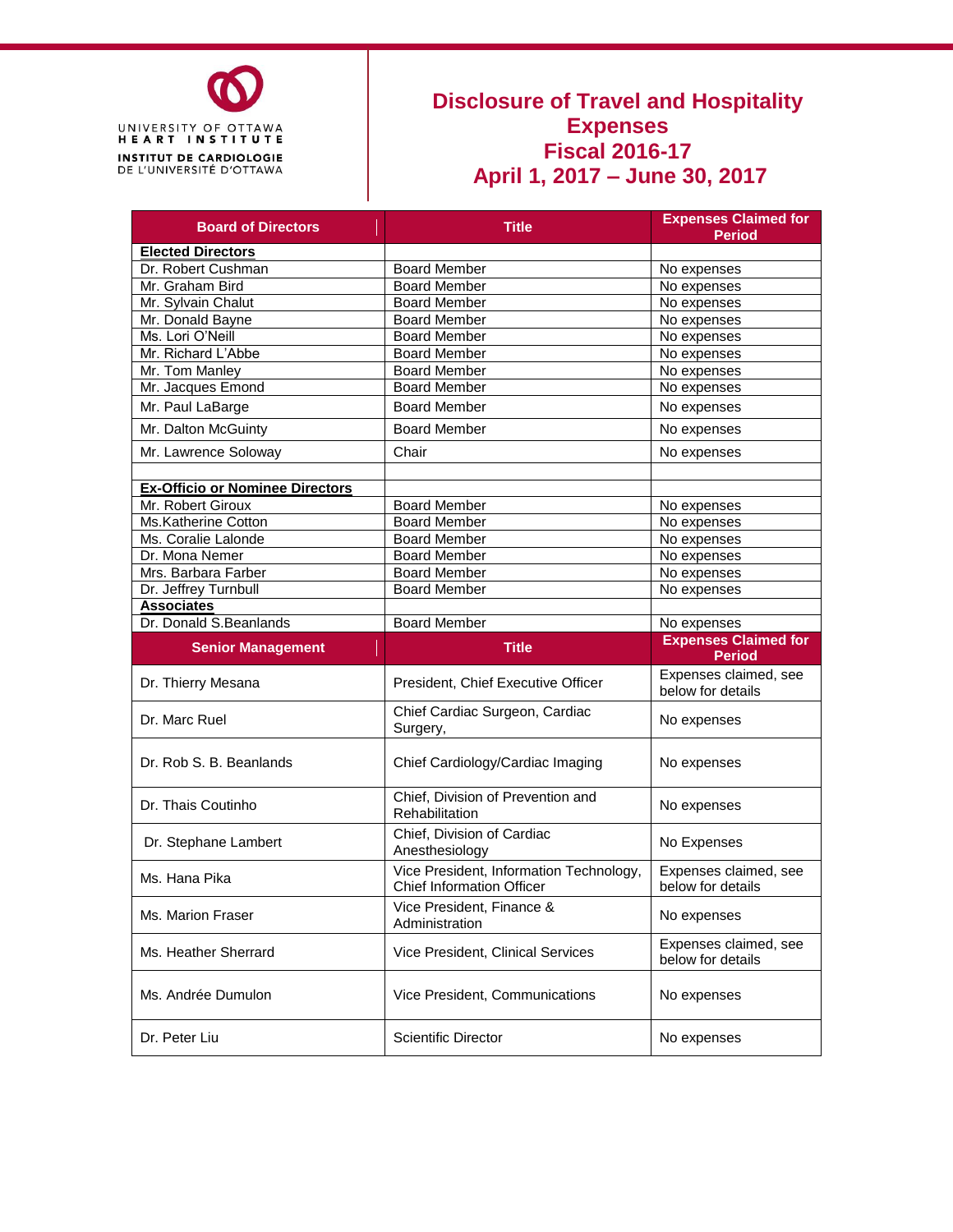

## **Executive Expense Report**

| <b>Name</b>                                              | <b>Title</b><br>For the Quarter |                  |                                    |               |                                   |             |               |                   |
|----------------------------------------------------------|---------------------------------|------------------|------------------------------------|---------------|-----------------------------------|-------------|---------------|-------------------|
| Dr. Thierry Mesana                                       |                                 |                  | President, Chief Executive Officer |               | First Quarter (April 1 - June 30) |             |               | 2017              |
|                                                          |                                 |                  | <b>Travel Expenses</b>             |               |                                   |             |               |                   |
| <b>Trip Details</b>                                      |                                 | <b>Breakdown</b> |                                    |               |                                   |             |               |                   |
|                                                          |                                 | Airfare/Train    | Transportation*                    | Accommodation | Meals                             | Incidentals | Parking/Tolls | <b>Total/Trip</b> |
| Purpose<br>Minimally Invasive<br><b>Structural Heart</b> | Date(s)<br>June 7, 2017         |                  |                                    |               |                                   |             |               |                   |
| Meeting                                                  | Destination<br>Toronto, Ontario | \$612.82         | \$12.00                            | \$            | \$                                | \$          | \$23.00       | \$647.82          |
| Purpose<br>Mitral Valve Clip                             | Date(s)<br>May 8, 2017          |                  |                                    |               |                                   |             |               |                   |
| Advisory<br><b>Committee Meeting</b>                     | Destination<br>Toronto, Ontario | \$409.28         | \$                                 | \$            | \$                                | \$          |               | \$409.28          |
|                                                          | <b>Total Travel Expenses</b>    | \$1,022.10       | \$12.00                            | \$            | \$                                | \$          | \$23.00       | \$1,057.10        |

\* Transportation expenses include: vehicle rental or own use (mileage), taxis and/or public transportation.

| <b>Other Expenses</b>       |        |  |  |  |
|-----------------------------|--------|--|--|--|
| Please Describe:            | \$     |  |  |  |
| <b>Total Other Expenses</b> | \$0.00 |  |  |  |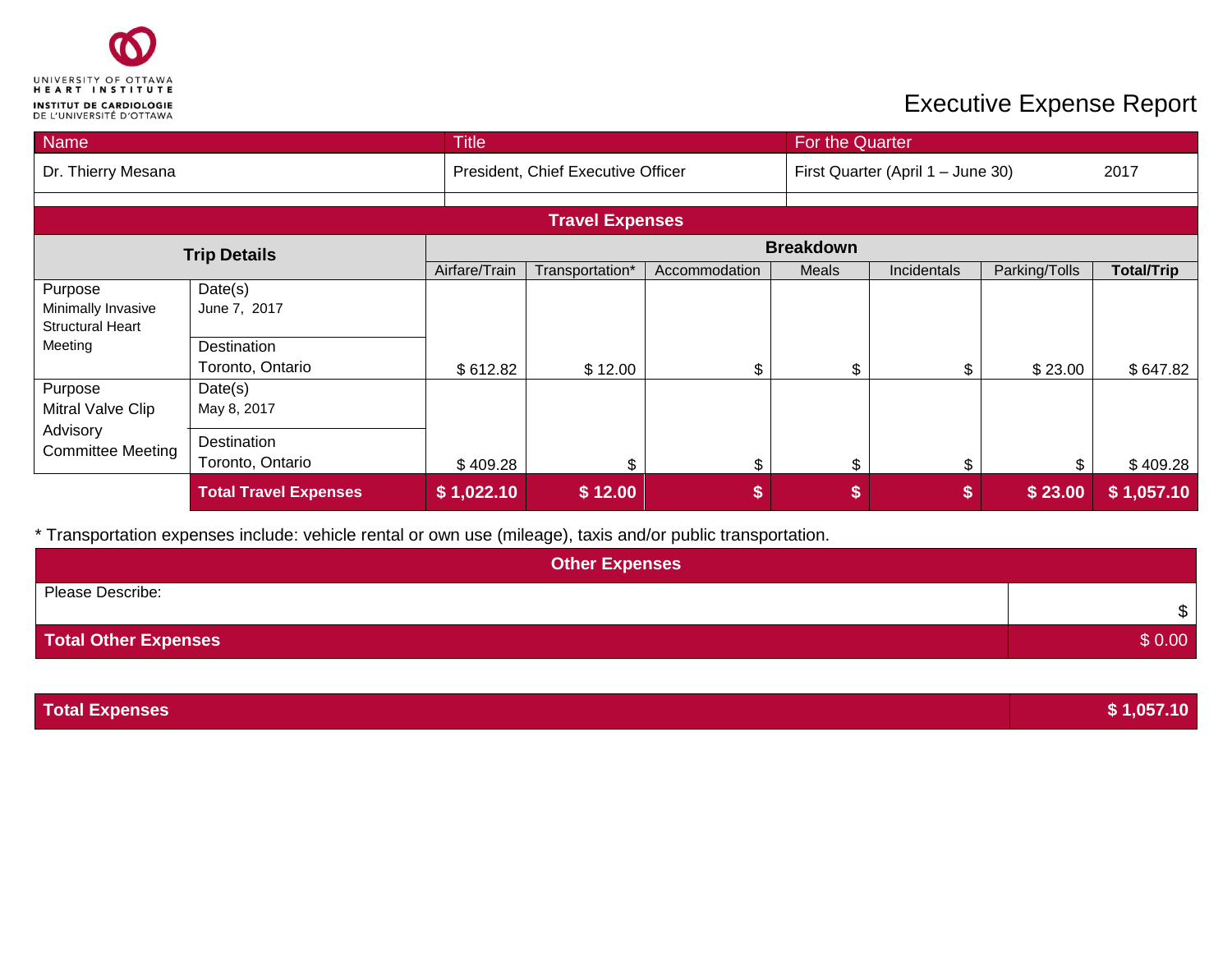

## **Executive Expense Report**

| <b>Name</b><br><b>Title</b>            |                                 |               |                                   | For the Quarter |               |                                   |               |                   |  |
|----------------------------------------|---------------------------------|---------------|-----------------------------------|-----------------|---------------|-----------------------------------|---------------|-------------------|--|
| <b>Heather Sherrard</b>                |                                 |               | Vice President, Clinical Services |                 |               | First Quarter (April 1 - June 30) |               |                   |  |
| <b>Travel Expenses</b>                 |                                 |               |                                   |                 |               |                                   |               |                   |  |
|                                        |                                 |               | <b>Breakdown</b>                  |                 |               |                                   |               |                   |  |
|                                        | <b>Trip Details</b>             | Airfare/Train | Transportation*                   | Accommodation   | Meals         | Incidentals                       | Parking/Tolls | <b>Total/Trip</b> |  |
| Purpose<br>Cardiac Care                | Date(s)<br>April 10, 2017       |               |                                   |                 |               |                                   |               |                   |  |
| Network Re-<br><b>Branding Meeting</b> | Destination<br>Toronto, Ontario | \$679.41      | \$97.00                           | \$              | \$            | \$                                | \$23.00       | \$799.41          |  |
| Purpose<br>Medtronic-                  | Date(s)<br>May 10, 2017         |               |                                   |                 |               |                                   |               |                   |  |
| Meeting in London                      | Destination<br>London, England  | \$            | \$17.00                           | $\mathfrak{S}$  | $\mathsf{\$}$ | \$                                | \$            | \$17.00           |  |
| Purpose<br>Cardiac Care                | Date(s)<br>June 15-16, 2017     |               |                                   |                 |               |                                   |               |                   |  |
| Network and<br>Trillium Gift of Life   | Destination<br>Toronto, Ontario |               |                                   |                 |               |                                   |               |                   |  |
| <b>Network Meetings</b>                |                                 | \$437.08      | \$48.00                           | \$374.48        | \$            | $\mathfrak{S}$                    | \$46.00       | \$905.56          |  |
|                                        | <b>Total Travel Expenses</b>    | \$1,116.49    | \$162.00                          | \$374.48        | \$            | \$                                | \$69.00       | \$1,721.97        |  |

\* Transportation expenses include: vehicle rental or own use (mileage), taxis and/or public transportation.

| <b>Other Expenses</b>                                       |          |
|-------------------------------------------------------------|----------|
| Please Describe:<br>Aortic Valve Repair Summit Registration | \$550.00 |
| <b>Total Other Expenses</b>                                 |          |

| <b>Total Expenses</b> | 271 97 |
|-----------------------|--------|
|                       |        |